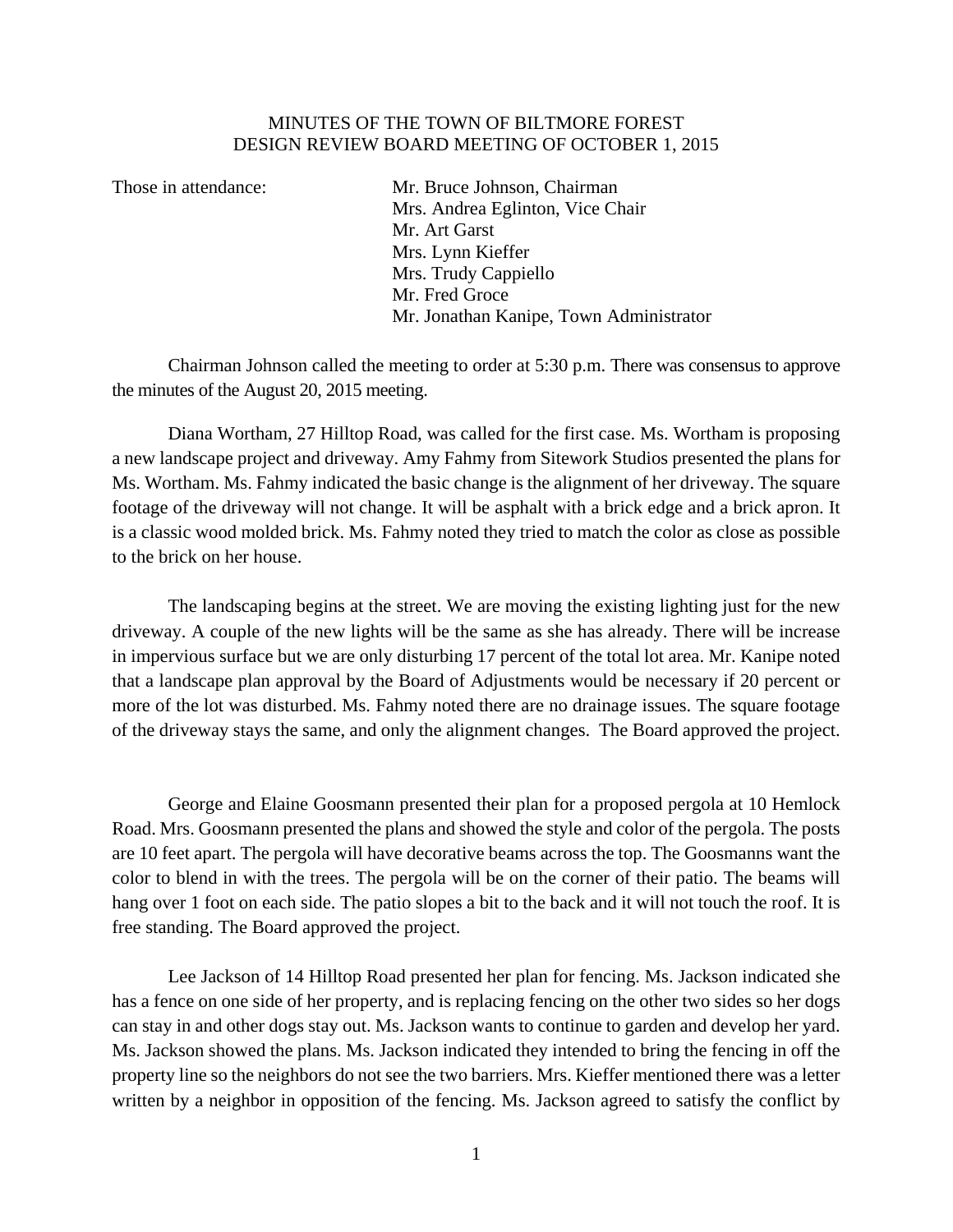creating adequate buffering. The fence is powder coated so you cannot see it, and she believes it will be a nice improvement. Mrs. Kieffer stated all the neighbors on that street also have fences. The Board approved the project.

 Mr. Yurko presented the gate and stone column project for Debra and Harry Stonecipher of 15 East Forest Road. This property has two entrances to the driveway. The applicant wants to build stone pillars with a swinging gate. There are two low garden walls that are existing. Mr. Yurko said the gates and columns will tie into the existing walls. The pillars will be complimentary to the wall. We are going to try and match the pillars to the garden walls. The applicant prefers to have stone caps on the pillars as well. The gate is 5 feet high. The pillars are 5 feet, 6 inches high. The light fixtures inches are 29 inches tall. All four are identical. The span of the gate is 14 feet on the East Forest side and the Forest side is 12 feet. The material of the gate is steel with a black powder coat. The plan for lights atop the entrance columns are to put the "on" switch on a photo cell and an "off" switch on a timer. The applicant intends to use 60-watt bulbs in these light fixtures. Emergency vehicles will have access to the property and will be able to get to the homeowners if needed. The project was approved.

 The next project presented was Richard and Lyn Puskas of 933 Hendersonville Road. The applicants have requested a permit to build a new wall in between an existing tree line and relocate a gate that is presently on the property. The plans were presented. The wall would provide sound insulation and security. Emergency access was discussed, and the emergency service would have access to opening the gates. The lights have not been selected yet but this light fixture 18 ¾ inches high by 11  $\frac{1}{2}$  inches wide. It has four 60-watt bulbs in it. The applicant intends to have these granite columns with craftsman style lights. The lights will be on a photocell. The gate opens outward. Each gate is  $7 \frac{1}{2}$  feet wide. They swing outward because of the grade rising from Hendersonville Road. The security along the road is a major concern for them. The project was approved.

 The Bourne project was presented for construction of a new house at 27 Hemlock Road. Mrs. Kieffer stated they have altered their plans to cut down on the number of accessory structures. The applicant made the house smaller and simpler as well. It is a wooded lot, and the perimeter is going to stay mostly as-is with existing vegetation. Additional vegetation will be added to the lot. The applicants desire privacy from the bridal fence but also want to keep the feeling of a wooded lot. Mrs. Kieffer said they did a nice job of nestling the house in the wooded lot.

 The outside of the house was explained. A portion of the house is stone and the rest is a board on board, weathered gray. The roof itself is a cedar shake roof and they want to have porches. They really want the house to feel homey, comfortable, and quiet. There are very simple details, almost like a mountain farm house. They love idea of the porches. One of the porches goes down to a garden with a split rail fence. The trim of the house will be white or cream, the body of the